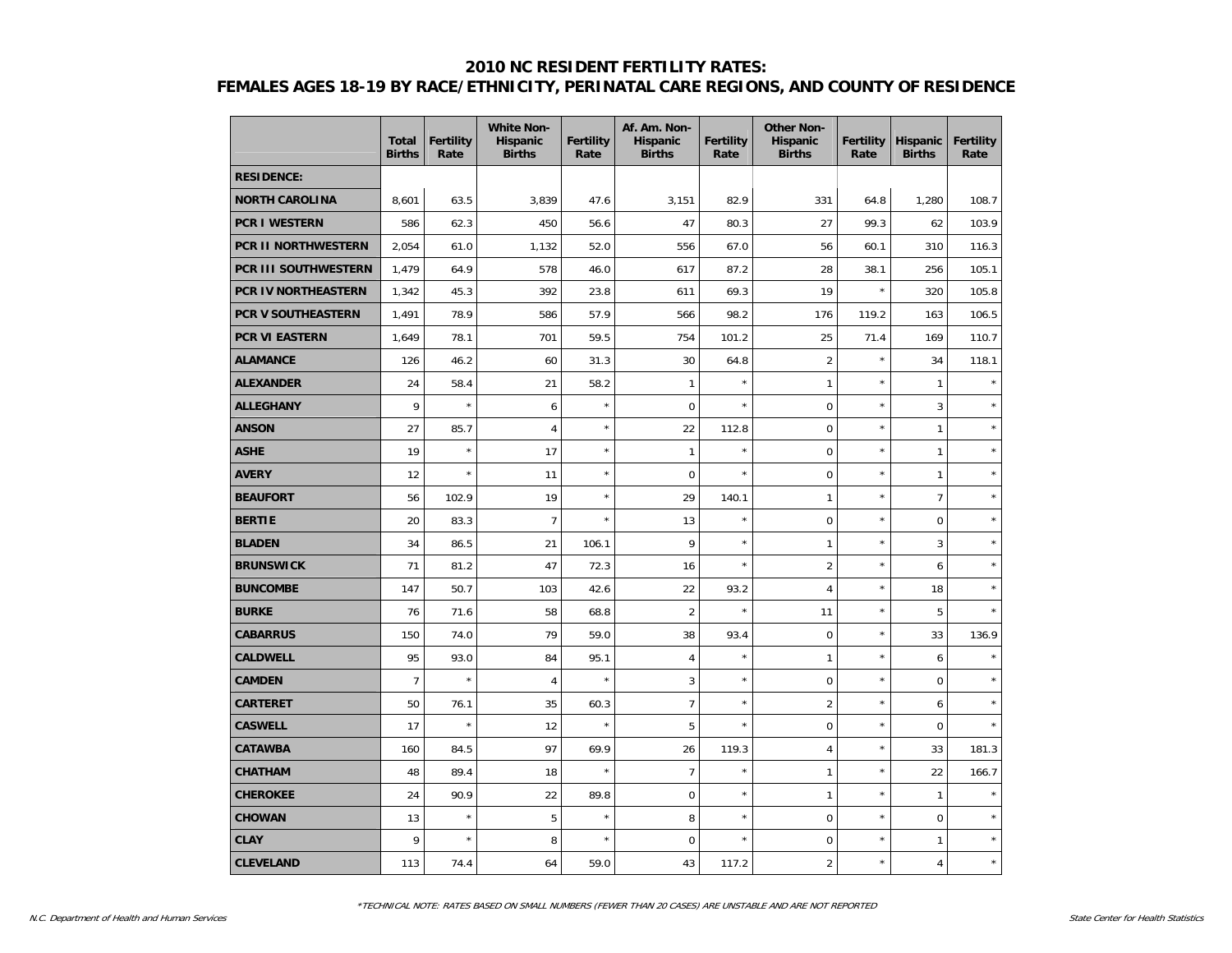## **2010 NC RESIDENT FERTILITY RATES: FEMALES AGES 18-19 BY RACE/ETHNICITY, PERINATAL CARE REGIONS, AND COUNTY OF RESIDENCE**

|                   | <b>Total</b><br><b>Births</b> | <b>Fertility</b><br>Rate | <b>White Non-</b><br><b>Hispanic</b><br><b>Births</b> | Fertility<br>Rate | Af. Am. Non-<br><b>Hispanic</b><br><b>Births</b> | <b>Fertility</b><br>Rate | <b>Other Non-</b><br><b>Hispanic</b><br><b>Births</b> | <b>Fertility</b><br>Rate | <b>Hispanic</b><br><b>Births</b> | <b>Fertility</b><br>Rate |
|-------------------|-------------------------------|--------------------------|-------------------------------------------------------|-------------------|--------------------------------------------------|--------------------------|-------------------------------------------------------|--------------------------|----------------------------------|--------------------------|
| <b>COLUMBUS</b>   | 72                            | 102.9                    | 28                                                    | 73.7              | 34                                               | 132.3                    | $\overline{2}$                                        | $\star$                  | 8                                |                          |
| <b>CRAVEN</b>     | 137                           | 109.9                    | 73                                                    | 93.6              | 46                                               | 131.4                    | 3                                                     | $\star$                  | 15                               | $\star$                  |
| <b>CUMBERLAND</b> | 397                           | 83.5                     | 159                                                   | 81.1              | 194                                              | 88.8                     | 8                                                     | $\star$                  | 36                               | 82.8                     |
| <b>CURRITUCK</b>  | 19                            | $\star$                  | 19                                                    | $\star$           | $\mathbf 0$                                      | $\star$                  | $\mathbf 0$                                           | $\star$                  | $\mathsf 0$                      | $\star$                  |
| <b>DARE</b>       | 11                            | $\star$                  | 6                                                     | $\star$           | $\mathbf 0$                                      | $\star$                  | $\mathbf 0$                                           | $\star$                  | 5                                |                          |
| <b>DAVIDSON</b>   | 163                           | 89.9                     | 120                                                   | 85.0              | 24                                               | 117.1                    | $\mathbf{1}$                                          | $\star$                  | 18                               | $\star$                  |
| <b>DAVIE</b>      | 32                            | 69.9                     | 21                                                    | 57.2              | 5                                                | $\star$                  | $\mathbf 0$                                           | $\star$                  | 6                                | $\star$                  |
| <b>DUPLIN</b>     | 71                            | 100.4                    | 15                                                    | $\star$           | 32                                               | 153.1                    | $\overline{c}$                                        | $\star$                  | 22                               | 131.0                    |
| <b>DURHAM</b>     | 199                           | 43.7                     | 24                                                    | 19.7              | 129                                              | 52.4                     | $\overline{2}$                                        | $\star$                  | 44                               | 90.7                     |
| <b>EDGECOMBE</b>  | 86                            | 118.6                    | 13                                                    | $\star$           | 70                                               | 141.7                    | $\mathbf 0$                                           | $\star$                  | 3                                |                          |
| <b>FORSYTH</b>    | 336                           | 59.0                     | 95                                                    | 35.4              | 153                                              | 68.3                     | $\overline{2}$                                        | $\star$                  | 86                               | 135.4                    |
| <b>FRANKLIN</b>   | 39                            | 56.5                     | 14                                                    | $\star$           | 19                                               | $\star$                  | $\mathsf 0$                                           | $\star$                  | $\boldsymbol{6}$                 |                          |
| <b>GASTON</b>     | 240                           | 91.8                     | 157                                                   | 83.4              | 63                                               | 121.6                    | $\overline{2}$                                        | $\star$                  | 18                               |                          |
| <b>GATES</b>      | 9                             | $\star$                  | 6                                                     | $\star$           | 3                                                | $\star$                  | $\mathbf 0$                                           | $\star$                  | $\mathbf 0$                      | $\star$                  |
| <b>GRAHAM</b>     | 14                            | $\star$                  | 12                                                    | $\star$           | $\pmb{0}$                                        | $\star$                  | $\overline{2}$                                        | $\star$                  | $\pmb{0}$                        | $\star$                  |
| <b>GRANVILLE</b>  | 49                            | 72.3                     | 19                                                    | $\star$           | 23                                               | 88.1                     | $\mathbf 0$                                           | $\star$                  | $\overline{7}$                   | $\star$                  |
| <b>GREENE</b>     | 21                            | 82.7                     | $\overline{7}$                                        | $\star$           | 10                                               | $\star$                  | $\mathsf{O}\xspace$                                   | $\star$                  | $\overline{4}$                   | $\lambda$                |
| <b>GUILFORD</b>   | 394                           | 42.2                     | 99                                                    | 23.7              | 215                                              | 51.9                     | 23                                                    | 55.0                     | 57                               | 95.5                     |
| <b>HALIFAX</b>    | 70                            | 99.6                     | 13                                                    | $\star$           | 53                                               | 122.1                    | 3                                                     | $\star$                  | $\mathbf{1}$                     | $\star$                  |
| <b>HARNETT</b>    | 120                           | 64.4                     | 58                                                    | 50.5              | 40                                               | 80.8                     | 5                                                     | $\star$                  | 17                               | $\star$                  |
| <b>HAYWOOD</b>    | 42                            | 72.4                     | 36                                                    | 66.2              | $\mathbf{1}$                                     | $\star$                  | $\mathbf{1}$                                          | $\star$                  | $\overline{4}$                   | $\star$                  |
| <b>HENDERSON</b>  | 80                            | 86.0                     | 55                                                    | 76.2              | $\overline{7}$                                   | $\star$                  | $\overline{2}$                                        | $\star$                  | 16                               | $\star$                  |
| <b>HERTFORD</b>   | 31                            | 66.7                     | $\overline{4}$                                        | $\star$           | 27                                               | 85.4                     | $\mathsf 0$                                           | $\star$                  | $\mathbf 0$                      | $\star$                  |
| <b>HOKE</b>       | 57                            | 105.2                    | 18                                                    | $\star$           | 21                                               | 99.1                     | 14                                                    | $\star$                  | $\overline{4}$                   | $\star$                  |
| <b>HYDE</b>       | 3                             | $\star$                  | $\mathbf{1}$                                          | $\star$           | $\mathbf{1}$                                     | $\star$                  | $\mathbf 0$                                           | $\star$                  | $\mathbf{1}$                     |                          |
| <b>IREDELL</b>    | 141                           | 78.7                     | 73                                                    | 56.0              | 42                                               | 138.2                    | $\overline{4}$                                        | $\star$                  | 22                               | 151.7                    |
| <b>JACKSON</b>    | 31                            | 22.0                     | 21                                                    | 17.6              | $\pmb{0}$                                        | $\star$                  | 9                                                     | $\star$                  | $\mathbf{1}$                     | $\star$                  |
| <b>JOHNSTON</b>   | 140                           | 71.9                     | 68                                                    | 55.8              | 34                                               | 90.7                     | $\mathbf{1}$                                          | $\star$                  | 37                               | 109.8                    |
| <b>JONES</b>      | $\overline{7}$                | $\star$                  | 6                                                     | $\star$           | $\mathbf{1}$                                     |                          | $\mathbf 0$                                           | $\star$                  | $\mathbf 0$                      |                          |
| <b>LEE</b>        | 75                            | 115.7                    | 25                                                    | 79.6              | 22                                               | 139.2                    | $\mathbf{1}$                                          | $\star$                  | 27                               | 160.7                    |
| <b>LENOIR</b>     | 63                            | 90.0                     | 26                                                    | 81.5              | 33                                               | 105.8                    | $\mathbf{1}$                                          | $\star$                  | $\sqrt{3}$                       | $\star$                  |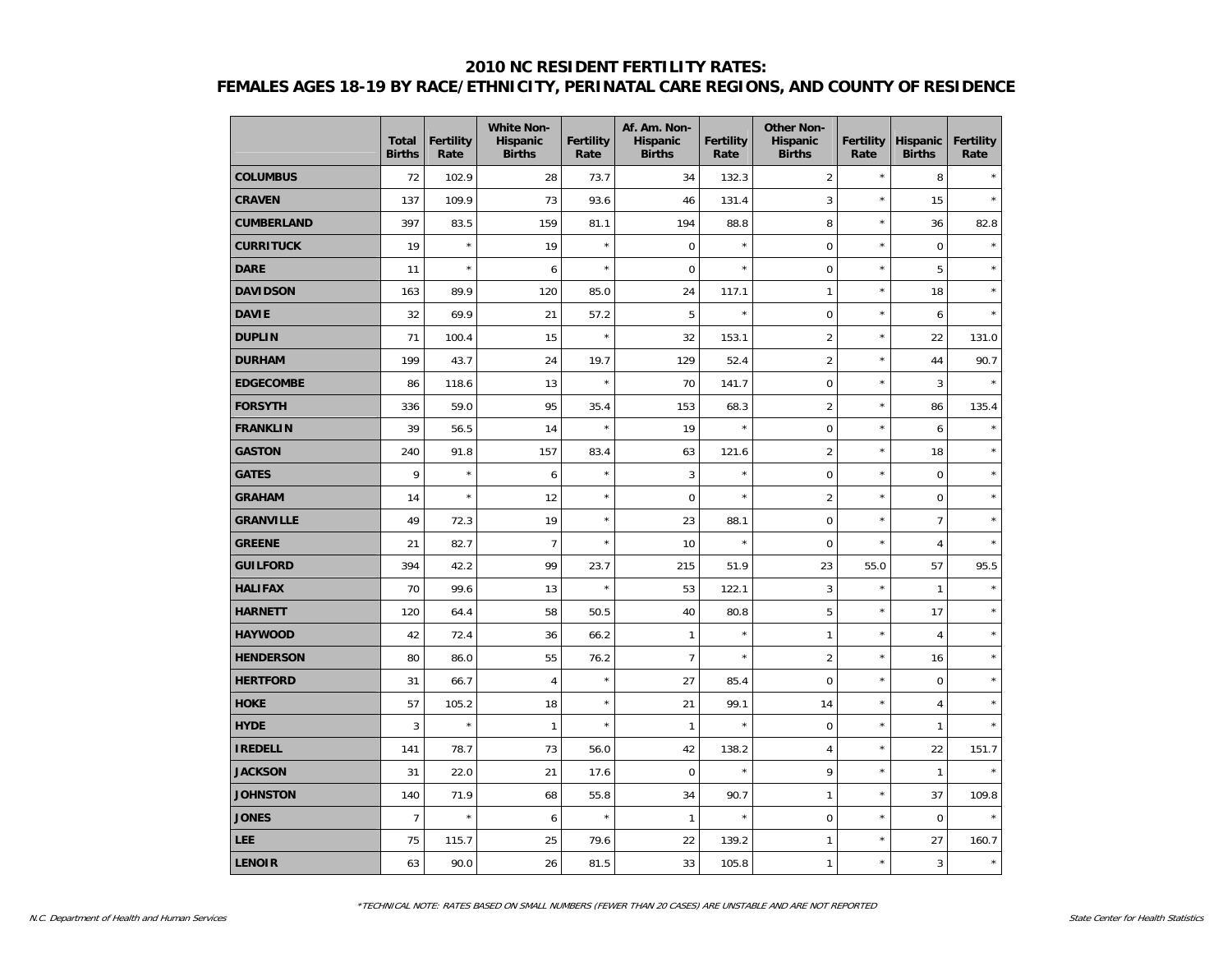## **2010 NC RESIDENT FERTILITY RATES: FEMALES AGES 18-19 BY RACE/ETHNICITY, PERINATAL CARE REGIONS, AND COUNTY OF RESIDENCE**

|                    | <b>Total</b><br><b>Births</b> | <b>Fertility</b><br>Rate | <b>White Non-</b><br>Hispanic<br><b>Births</b> | Fertility<br>Rate | Af. Am. Non-<br><b>Hispanic</b><br><b>Births</b> | Fertility<br>Rate | <b>Other Non-</b><br>Hispanic<br><b>Births</b> | <b>Fertility</b><br>Rate | Hispanic<br><b>Births</b> | <b>Fertility</b><br>Rate |
|--------------------|-------------------------------|--------------------------|------------------------------------------------|-------------------|--------------------------------------------------|-------------------|------------------------------------------------|--------------------------|---------------------------|--------------------------|
| <b>LINCOLN</b>     | 64                            | 69.6                     | 49                                             | 67.2              | 8                                                | $\star$           | $\mathbf{1}$                                   | $\star$                  | 6                         |                          |
| <b>MCDOWELL</b>    | 54                            | 113.7                    | 47                                             | 110.8             | $\mathbf{1}$                                     | $\star$           | $\mathbf 0$                                    | $\star$                  | 6                         | $\star$                  |
| <b>MACON</b>       | 31                            | 90.6                     | 24                                             | 82.2              | $\boldsymbol{0}$                                 | $\star$           | $\mathbf{1}$                                   | $\star$                  | $\boldsymbol{6}$          | $\star$                  |
| <b>MADISON</b>     | 5                             | $\star$                  | 5                                              | $\star$           | $\mathbf 0$                                      | $\star$           | $\mathbf 0$                                    | $\star$                  | $\mathsf 0$               | $\star$                  |
| <b>MARTIN</b>      | 29                            | 97.3                     | 14                                             | $\star$           | 14                                               | $\star$           | $\mathbf 0$                                    | $\star$                  | $\mathbf{1}$              |                          |
| <b>MECKLENBURG</b> | 692                           | 57.0                     | 121                                            | 23.9              | 393                                              | 78.9              | 18                                             | $\star$                  | 160                       | 102.7                    |
| <b>MITCHELL</b>    | 16                            | $\star$                  | 14                                             | $\star$           | $\mathbf{1}$                                     | $\star$           | $\mathbf 0$                                    | $\star$                  | $\mathbf{1}$              | $\star$                  |
| <b>MONTGOMERY</b>  | 30                            | 110.3                    | 14                                             | $\star$           | 9                                                | $\star$           | $\pmb{0}$                                      | $\star$                  | $\overline{7}$            | $\star$                  |
| <b>MOORE</b>       | 59                            | 70.9                     | 29                                             | 53.0              | 23                                               | 127.1             | $\mathsf 0$                                    | $\star$                  | $\overline{7}$            | $\star$                  |
| <b>NASH</b>        | 103                           | 87.5                     | 42                                             | 83.5              | 51                                               | 89.9              | $\mathbf 0$                                    | $\star$                  | 10                        | $\star$                  |
| <b>NEW HANOVER</b> | 147                           | 39.4                     | 59                                             | 20.0              | 69                                               | 135.6             | $\overline{2}$                                 | $\star$                  | 17                        | $\star$                  |
| <b>NORTHAMPTON</b> | 27                            | 110.7                    | 3                                              | $\star$           | 24                                               | 141.2             | $\pmb{0}$                                      | $\star$                  | $\pmb{0}$                 |                          |
| <b>ONSLOW</b>      | 334                           | 121.8                    | 228                                            | 121.6             | 47                                               | 108.8             | 11                                             | $\star$                  | 48                        | 137.1                    |
| <b>ORANGE</b>      | 46                            | 11.1                     | 18                                             | $\star$           | 12                                               | $\star$           | $\mathbf 0$                                    | $\star$                  | 16                        |                          |
| <b>PAMLICO</b>     | 17                            | $\star$                  | 12                                             | $\star$           | $\overline{4}$                                   | $\star$           | $\mathbf 0$                                    | $\star$                  | $\mathbf{1}$              | $\ddot{\psi}$            |
| <b>PASQUOTANK</b>  | 33                            | 39.1                     | 15                                             | $\star$           | 18                                               | $\star$           | $\mathbf 0$                                    | $\star$                  | $\mathbf 0$               | $\star$                  |
| <b>PENDER</b>      | 43                            | 74.4                     | 24                                             | 60.9              | 12                                               | $\star$           | $\pmb{0}$                                      | $\star$                  | $\overline{7}$            | $\star$                  |
| <b>PERQUIMANS</b>  | 12                            | $\star$                  | 8                                              | $\star$           | $\sqrt{4}$                                       | $\star$           | $\mathsf 0$                                    | $\star$                  | $\boldsymbol{0}$          | $\star$                  |
| <b>PERSON</b>      | 41                            | 87.0                     | 21                                             | 79.2              | 19                                               | $\star$           | $\mathbf 0$                                    | $\star$                  | $\mathbf{1}$              | $\star$                  |
| <b>PITT</b>        | 147                           | 27.9                     | 39                                             | 10.9              | 98                                               | 68.6              | $\mathbf{1}$                                   | $\star$                  | 9                         | $\star$                  |
| <b>POLK</b>        | 12                            | $\star$                  | $\overline{7}$                                 | $\star$           | $\overline{4}$                                   | $\star$           | $\mathbf 0$                                    | $\star$                  | $\mathbf{1}$              |                          |
| <b>RANDOLPH</b>    | 136                           | 81.0                     | 93                                             | 70.7              | 16                                               | $\star$           | 5                                              | $\star$                  | 22                        | 102.3                    |
| <b>RICHMOND</b>    | 73                            | 117.0                    | 35                                             | 105.4             | 25                                               | 116.3             | 6                                              | $\star$                  | $\overline{7}$            |                          |
| <b>ROBESON</b>     | 257                           | 104.6                    | 45                                             | 68.6              | 67                                               | 91.4              | 120                                            | 135.0                    | 25                        | 139.7                    |
| <b>ROCKINGHAM</b>  | 96                            | 94.3                     | 65                                             | 91.7              | 20                                               | 84.4              | $\mathbf{1}$                                   | $\star$                  | 10                        | $\star$                  |
| <b>ROWAN</b>       | 130                           | 72.8                     | 79                                             | 65.7              | 38                                               | 93.1              | $\mathbf{1}$                                   | $\star$                  | 12                        | $\star$                  |
| <b>RUTHERFORD</b>  | 66                            | 78.3                     | 55                                             | 79.6              | 8                                                | $\star$           | $\mathbf{1}$                                   | $\star$                  | $\overline{2}$            | $\star$                  |
| <b>SAMPSON</b>     | 69                            | 94.3                     | 29                                             | 85.5              | 21                                               | 89.7              | $\mathbf{1}$                                   | $\star$                  | 18                        | $\star$                  |
| <b>SCOTLAND</b>    | 62                            | 115.2                    | 20                                             | 88.5              | 26                                               | 112.1             | 15                                             | $\star$                  | $\mathbf{1}$              |                          |
| <b>STANLY</b>      | 57                            | 73.5                     | 39                                             | 65.5              | 9                                                | $\star$           | $\overline{4}$                                 | $\star$                  | 5                         | $\star$                  |
| <b>STOKES</b>      | 30                            | 57.4                     | 24                                             | 50.0              | 6                                                | $\star$           | 0                                              | $\star$                  | $\boldsymbol{0}$          | $\star$                  |